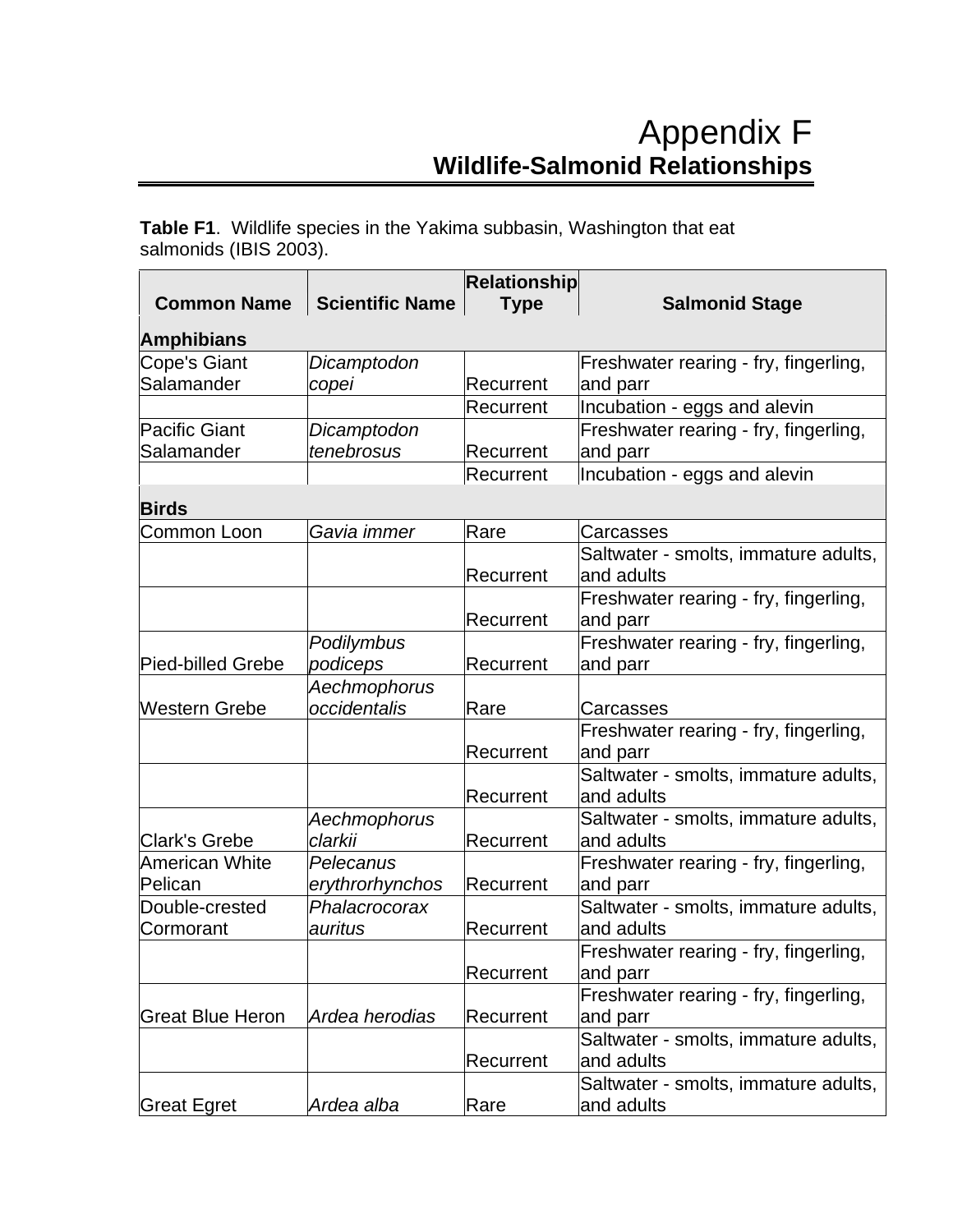|                       |                        | <b>Relationship</b>   |                                                    |
|-----------------------|------------------------|-----------------------|----------------------------------------------------|
| <b>Common Name</b>    | <b>Scientific Name</b> | <b>Type</b>           | <b>Salmonid Stage</b>                              |
|                       |                        |                       | Freshwater rearing - fry, fingerling,              |
|                       |                        | Rare                  | and parr                                           |
|                       | <b>Butorides</b>       |                       | Freshwater rearing - fry, fingerling,              |
| Green Heron           | virescens              | Rare                  | and parr                                           |
|                       |                        |                       | Saltwater - smolts, immature adults,               |
|                       |                        | Recurrent             | and adults                                         |
| Black-crowned         | Nycticorax             |                       | Freshwater rearing - fry, fingerling,              |
| Night-heron           | nycticorax             | Recurrent             | and parr                                           |
|                       |                        |                       | Saltwater - smolts, immature adults,               |
|                       |                        | Recurrent             | and adults                                         |
| <b>Turkey Vulture</b> | Cathartes aura         | Recurrent             | Carcasses                                          |
|                       | Anas                   |                       |                                                    |
| Mallard               | platyrhynchos          | Rare                  | Incubation - eggs and alevin                       |
|                       |                        | Rare                  | Carcasses                                          |
| Green-winged Teal     | Anas crecca            | Rare                  | Incubation - eggs and alevin                       |
| Canvasback            | Aythya valisineria     | Rare                  | Carcasses                                          |
| <b>Greater Scaup</b>  | Aythya marila          | Rare                  | Incubation - eggs and alevin                       |
|                       |                        | Rare                  | Carcasses                                          |
|                       | <b>Histrionicus</b>    |                       |                                                    |
| <b>Harlequin Duck</b> | histrionicus           | Indirect              | Carcasses                                          |
|                       |                        | Strong,               | Saltwater - smolts, immature adults,               |
|                       |                        | consistent            | and adults                                         |
|                       |                        | Strong,               |                                                    |
|                       |                        | consistent            | Incubation - eggs and alevin                       |
| <b>Barrow's</b>       | <b>Bucephala</b>       |                       |                                                    |
| Goldeneye             | islandica              | Recurrent             | Incubation - eggs and alevin                       |
|                       |                        | Recurrent             | Carcasses                                          |
|                       |                        |                       | Freshwater rearing - fry, fingerling,              |
|                       |                        | Recurrent             | and parr                                           |
|                       |                        |                       | Saltwater - smolts, immature adults,               |
|                       |                        | Rare                  | and adults                                         |
|                       | Lophodytes             |                       | Freshwater rearing - fry, fingerling,              |
| Hooded Merganser      | cucullatus             | Rare                  | and parr                                           |
|                       |                        | Rare                  | Carcasses                                          |
|                       |                        | Rare                  |                                                    |
|                       |                        |                       | Incubation - eggs and alevin                       |
| Common                | <b>Mergus</b>          | Strong,<br>consistent | Saltwater - smolts, immature adults,<br>and adults |
| Merganser             | merganser              |                       |                                                    |
|                       |                        | Strong,               |                                                    |
|                       |                        | consistent            | Incubation - eggs and alevin                       |
|                       |                        | Recurrent             | Carcasses                                          |
|                       |                        | Strong,               | Freshwater rearing - fry, fingerling,              |
|                       |                        | consistent            | and parr                                           |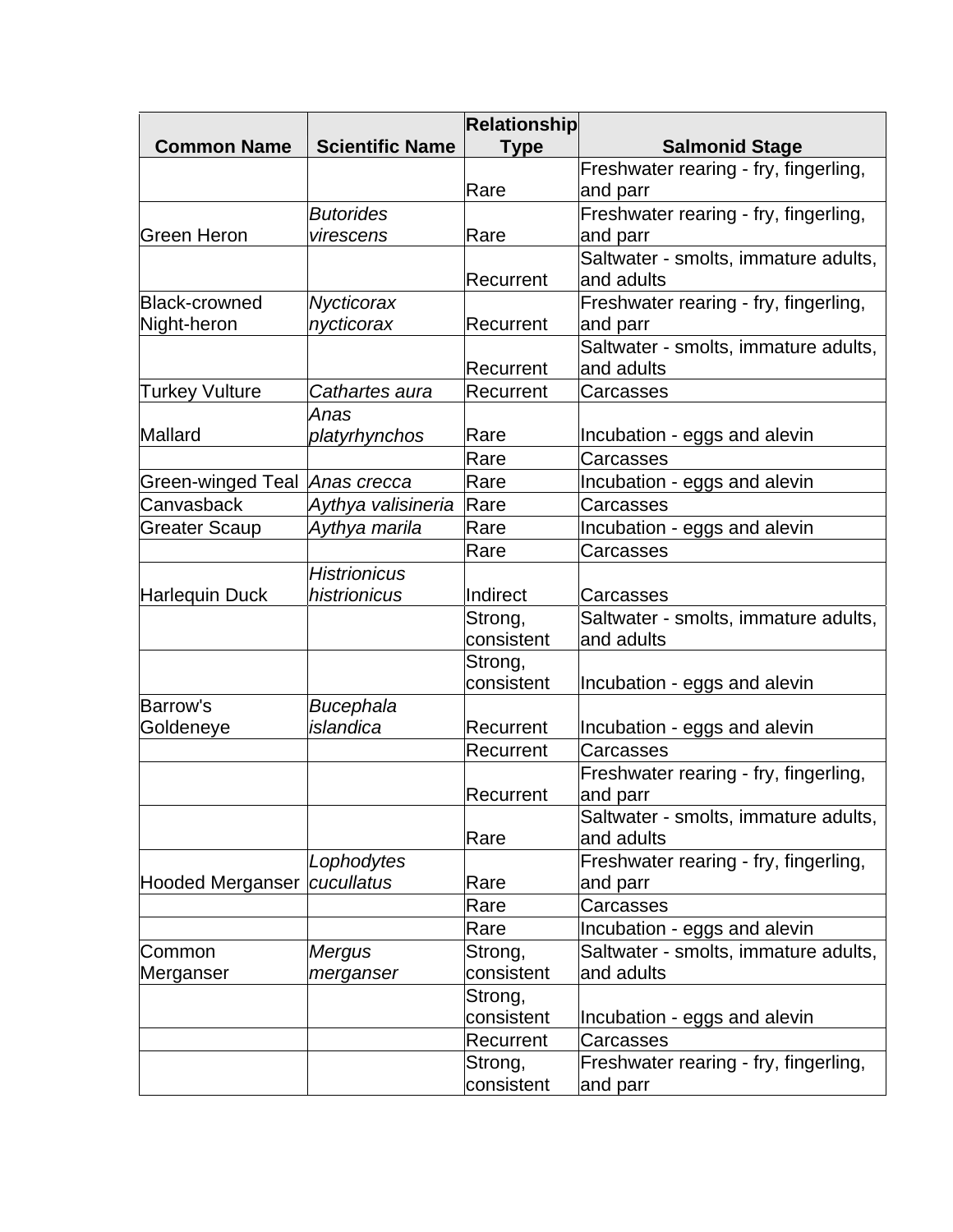|                           |                               | <b>Relationship</b> |                                       |
|---------------------------|-------------------------------|---------------------|---------------------------------------|
| <b>Common Name</b>        | <b>Scientific Name</b>        | <b>Type</b>         | <b>Salmonid Stage</b>                 |
|                           |                               | Strong,             | Saltwater - smolts, immature adults,  |
| Osprey                    | <b>Pandion haliaetus</b>      | consistent          | and adults                            |
|                           |                               | Strong,             |                                       |
|                           |                               | consistent          | Spawning - freshwater                 |
|                           |                               | Strong,             | Freshwater rearing - fry, fingerling, |
|                           |                               | consistent          | and parr                              |
|                           | <b>Haliaeetus</b>             |                     |                                       |
| <b>Bald Eagle</b>         | leucocephalus                 | Indirect            | Carcasses                             |
|                           |                               |                     | Freshwater rearing - fry, fingerling, |
|                           |                               | Indirect            | and parr                              |
|                           |                               | Strong,             |                                       |
|                           |                               | consistent          | Spawning - freshwater                 |
|                           |                               |                     | Saltwater - smolts, immature adults,  |
|                           |                               | Indirect            | and adults                            |
|                           |                               | Strong,             |                                       |
|                           |                               | consistent          | Carcasses                             |
|                           |                               | Strong,             | Saltwater - smolts, immature adults,  |
|                           |                               | consistent          | and adults                            |
|                           |                               | Indirect            | Incubation - eggs and alevin          |
| <b>Red-tailed Hawk</b>    | <b>Buteo jamaicensis Rare</b> |                     | Carcasses                             |
| Golden Eagle              | Aquila chrysaetos             | Recurrent           | Spawning - freshwater                 |
|                           |                               | Recurrent           | Carcasses                             |
|                           |                               |                     | Saltwater - smolts, immature adults,  |
| Gyrfalcon                 | Falco rusticolus              | Indirect            | and adults                            |
|                           |                               | Indirect            | Carcasses                             |
|                           |                               |                     | Freshwater rearing - fry, fingerling, |
|                           |                               | Indirect            | and parr                              |
|                           | <b>Charadrius</b>             |                     |                                       |
| Killdeer                  | vociferus                     | Indirect            | Carcasses                             |
|                           | Tringa                        |                     |                                       |
| <b>Greater Yellowlegs</b> | melanoleuca                   | Rare                | Incubation - eggs and alevin          |
| <b>Spotted Sandpiper</b>  | Actitis macularia             | Indirect            | Carcasses                             |
| <b>Bonaparte's Gull</b>   | Larus philadelphia Recurrent  |                     | Carcasses                             |
|                           |                               |                     |                                       |
|                           |                               | Recurrent           | Incubation - eggs and alevin          |
|                           |                               |                     | Saltwater - smolts, immature adults,  |
|                           |                               | Recurrent           | and adults                            |
|                           |                               |                     | Saltwater - smolts, immature adults,  |
| Heermann's Gull           | Larus heermanni               | Recurrent           | and adults                            |
|                           | Larus                         |                     |                                       |
| <b>Ring-billed Gull</b>   | delawarensis                  | Recurrent           | Carcasses                             |
|                           |                               |                     | Freshwater rearing - fry, fingerling, |
|                           |                               | Recurrent           | and parr                              |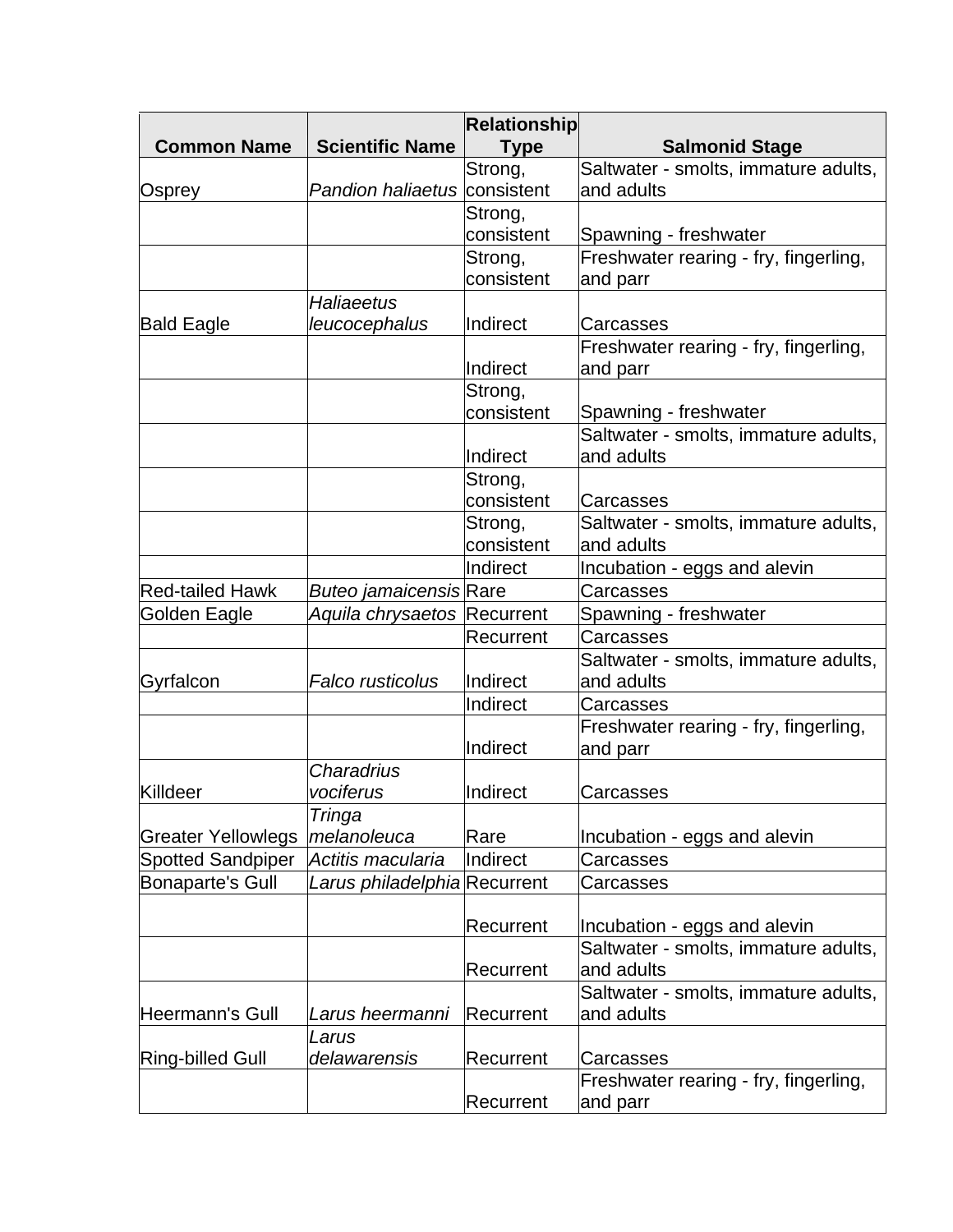|                          |                               | <b>Relationship</b> |                                       |
|--------------------------|-------------------------------|---------------------|---------------------------------------|
| <b>Common Name</b>       | <b>Scientific Name</b>        | <b>Type</b>         | <b>Salmonid Stage</b>                 |
|                          |                               |                     | Saltwater - smolts, immature adults,  |
|                          |                               | Recurrent           | and adults                            |
| California Gull          | Larus californicus            | Recurrent           | Carcasses                             |
|                          |                               |                     | Saltwater - smolts, immature adults,  |
|                          |                               | Recurrent           | and adults                            |
|                          |                               |                     | Saltwater - smolts, immature adults,  |
| <b>Herring Gull</b>      | Larus argentatus              | Recurrent           | and adults                            |
|                          |                               | Recurrent           | Carcasses                             |
|                          |                               |                     | Freshwater rearing - fry, fingerling, |
|                          |                               | Recurrent           | and parr                              |
|                          |                               |                     | Saltwater - smolts, immature adults,  |
| Thayer's Gull            | Larus thayeri                 | Recurrent           | and adults                            |
| Glaucous-winged          | Larus                         |                     | Saltwater - smolts, immature adults,  |
| Gull                     | glaucescens                   | Recurrent           | and adults                            |
|                          |                               | Recurrent           | Incubation - eggs and alevin          |
|                          |                               | Recurrent           | Carcasses                             |
|                          |                               | Recurrent           | Spawning - freshwater                 |
|                          | Larus                         |                     |                                       |
| Glaucous Gull            | hyperboreus                   | Recurrent           | Carcasses                             |
|                          |                               |                     | Saltwater - smolts, immature adults,  |
|                          |                               | Recurrent           | and adults                            |
|                          |                               | Strong,             | Saltwater - smolts, immature adults,  |
| Caspian Tern             | Sterna caspia                 | consistent          | and adults                            |
|                          |                               | Strong,             | Freshwater rearing - fry, fingerling, |
|                          |                               | consistent          | and parr                              |
|                          |                               |                     | Freshwater rearing - fry, fingerling, |
| Forster's Tern           | Sterna forsteri               | Recurrent           | and parr                              |
|                          |                               |                     | Saltwater - smolts, immature adults,  |
|                          |                               | Recurrent           | and adults                            |
|                          | <b>Brachyramphus</b>          |                     | Saltwater - smolts, immature adults,  |
| <b>Marbled Murrelet</b>  | marmoratus                    | Recurrent           | and adults                            |
|                          |                               |                     | Freshwater rearing - fry, fingerling, |
|                          |                               | Recurrent           | and parr                              |
|                          |                               |                     | Saltwater - smolts, immature adults,  |
| Belted Kingfisher        | Ceryle alcyon                 | Recurrent           | and adults                            |
|                          |                               |                     | Freshwater rearing - fry, fingerling, |
|                          |                               | Recurrent           | and parr                              |
|                          |                               | Recurrent           | Spawning - freshwater                 |
| <b>Willow Flycatcher</b> | Empidonax traillii            | Indirect            | Carcasses                             |
|                          | Perisoreus                    |                     |                                       |
| Gray Jay                 | canadensis                    | Rare                | Carcasses                             |
|                          |                               |                     |                                       |
| Steller's Jay            | Cyanocitta stelleri Recurrent |                     | Carcasses                             |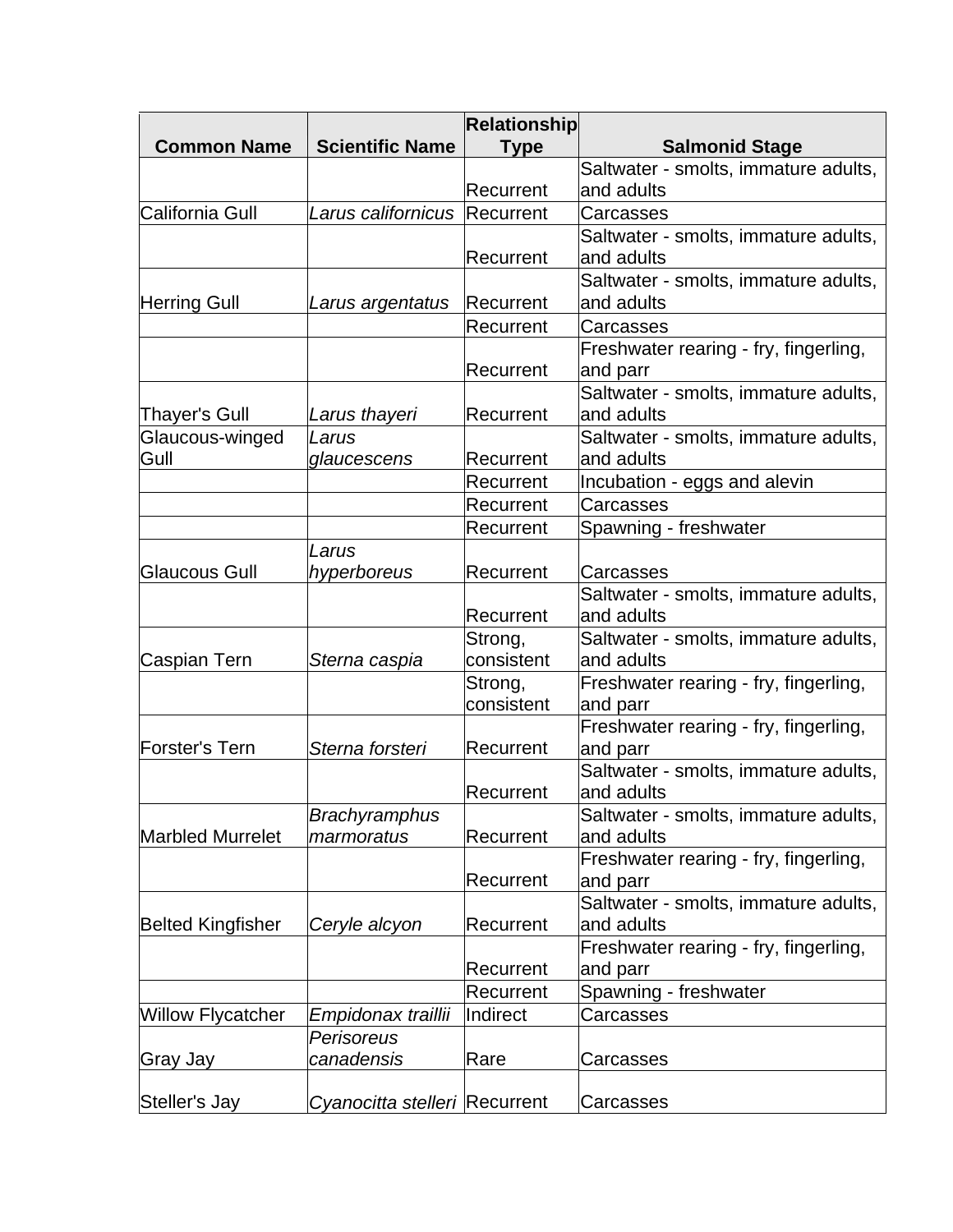|                                 |                        | <b>Relationship</b> |                                       |
|---------------------------------|------------------------|---------------------|---------------------------------------|
| <b>Common Name</b>              | <b>Scientific Name</b> | <b>Type</b>         | <b>Salmonid Stage</b>                 |
|                                 |                        |                     | Freshwater rearing - fry, fingerling, |
| Black-billed Magpie   Pica pica |                        | Recurrent           | and parr                              |
|                                 |                        | Recurrent           | Carcasses                             |
|                                 | Corvus                 |                     |                                       |
| <b>American Crow</b>            | brachyrhynchos         | Recurrent           | Carcasses                             |
|                                 |                        |                     | Freshwater rearing - fry, fingerling, |
|                                 |                        | Recurrent           | and parr                              |
|                                 |                        |                     |                                       |
| Common Raven                    | Corvus corax           | Recurrent           | Spawning - freshwater                 |
|                                 |                        |                     | Freshwater rearing - fry, fingerling, |
|                                 |                        | Recurrent           | and parr                              |
|                                 |                        | Recurrent           | Carcasses                             |
|                                 | Tachycineta            |                     |                                       |
| <b>Tree Swallow</b>             | bicolor                | Indirect            | Carcasses                             |
| Violet-green                    | <b>Tachycineta</b>     |                     |                                       |
| Swallow                         | thalassina             | Indirect            | Carcasses                             |
| Northern Rough-                 | Stelgidopteryx         |                     |                                       |
| winged Swallow                  | serripennis            | Indirect            | Carcasses                             |
| <b>Bank Swallow</b>             | Riparia riparia        | Indirect            | Carcasses                             |
|                                 | Petrochelidon          |                     |                                       |
| <b>Cliff Swallow</b>            | pyrrhonota             | Indirect            | Carcasses                             |
| <b>Barn Swallow</b>             | Hirundo rustica        | Indirect            | Carcasses                             |
|                                 | Troglodytes            |                     |                                       |
| <b>Winter Wren</b>              | troglodytes            | Rare                | Carcasses                             |
|                                 | <b>Cinclus</b>         |                     |                                       |
| <b>American Dipper</b>          | mexicanus              | Indirect            | Carcasses                             |
|                                 |                        | Recurrent           | Incubation - eggs and alevin          |
|                                 |                        |                     | Freshwater rearing - fry, fingerling, |
|                                 |                        | Recurrent           | and parr                              |
|                                 |                        | Recurrent           | Carcasses                             |
|                                 | Turdus                 |                     |                                       |
| American Robin                  | migratorius            | Rare                | Incubation - eggs and alevin          |
| <b>Varied Thrush</b>            | Ixoreus naevius        | Rare                | Incubation - eggs and alevin          |
|                                 |                        | Rare                | Carcasses                             |
| <b>Spotted Towhee</b>           | Pipilo maculatus       | Rare                | Carcasses                             |
|                                 | Melospiza              |                     |                                       |
| <b>Song Sparrow</b>             | melodia                | Rare                | Carcasses                             |
| <b>Mammals</b>                  |                        |                     |                                       |
|                                 | <b>Didelphis</b>       |                     |                                       |
| Virginia Opossum                | virginiana             | Recurrent           | Carcasses                             |
| <b>Masked Shrew</b>             | Sorex cinereus         | Indirect            | Carcasses                             |
|                                 |                        | Rare                | Carcasses                             |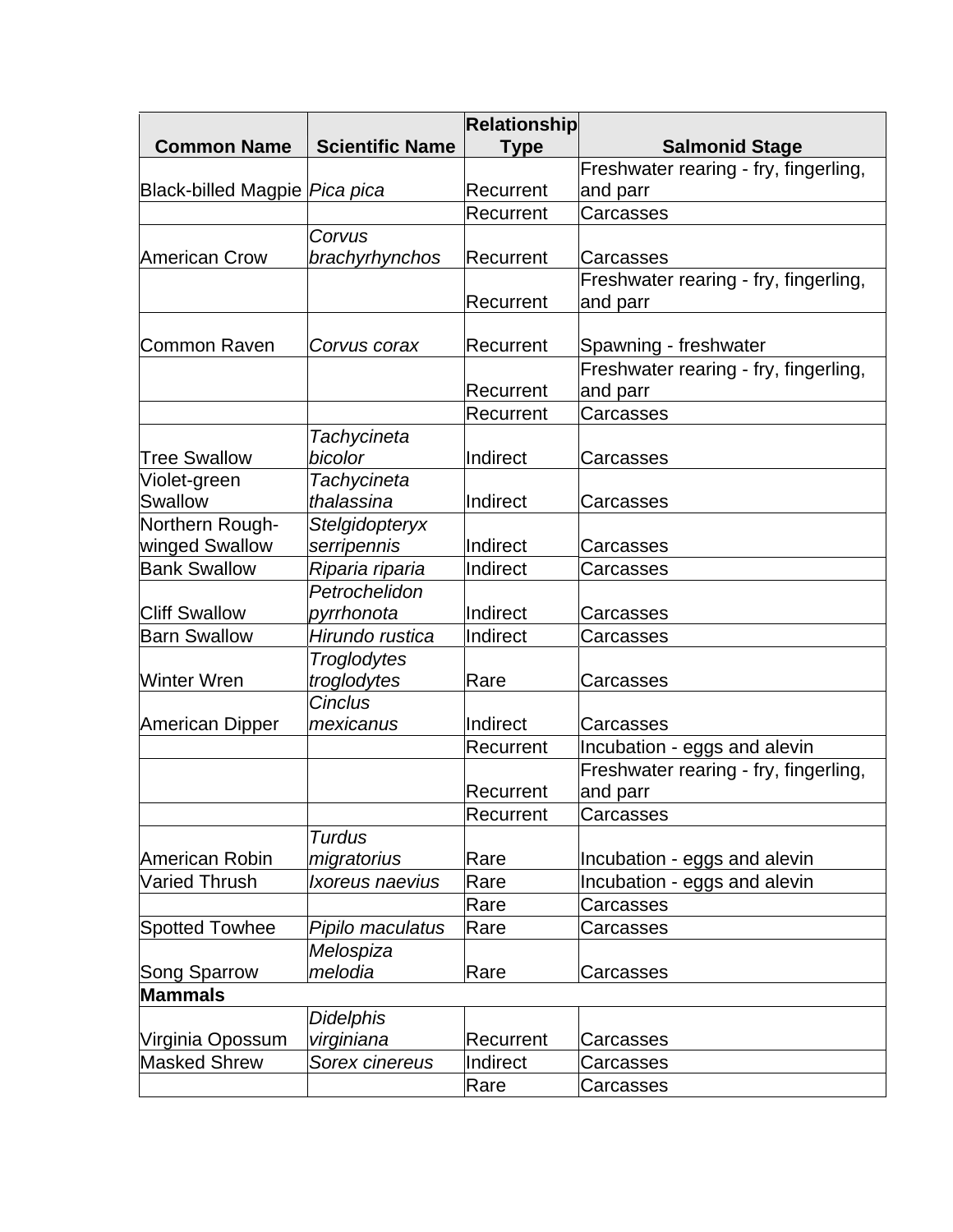|                                      |                             | <b>Relationship</b> |                                       |
|--------------------------------------|-----------------------------|---------------------|---------------------------------------|
| <b>Common Name</b>                   | <b>Scientific Name</b>      | <b>Type</b>         | <b>Salmonid Stage</b>                 |
| Vagrant Shrew                        | Sorex vagrans               | Indirect            | Carcasses                             |
|                                      |                             | Rare                | Carcasses                             |
| <b>Montane Shrew</b>                 | Sorex monticolus            | Indirect            | Carcasses                             |
|                                      |                             | Rare                | Carcasses                             |
| <b>Water Shrew</b>                   | Sorex palustris             | Recurrent           | Carcasses                             |
|                                      |                             | Indirect            | Carcasses                             |
|                                      |                             | Recurrent           | Incubation - eggs and alevin          |
|                                      |                             |                     | Freshwater rearing - fry, fingerling, |
|                                      |                             | Recurrent           | and parr                              |
| <b>Pacific Water</b>                 |                             |                     |                                       |
| <b>Shrew</b>                         | Sorex bendirii              | Rare                | Carcasses                             |
|                                      |                             | Indirect            | Carcasses                             |
| Trowbridge's Shrew Sorex trowbridgii |                             | Indirect            | Carcasses                             |
|                                      |                             | Rare                | Carcasses                             |
|                                      | <b>Tamiasciurus</b>         |                     |                                       |
| Douglas' Squirrel                    | douglasii                   | Rare                | Carcasses                             |
| Northern Flying                      | Glaucomys                   |                     |                                       |
| Squirrel                             | sabrinus                    | Rare                | Carcasses                             |
|                                      | Peromyscus                  |                     |                                       |
| Deer Mouse                           | maniculatus                 | Rare                | Carcasses                             |
|                                      | Castor                      |                     |                                       |
| American Beaver                      | canadensis                  |                     | <b>Various Stages</b>                 |
|                                      |                             | Strong,             |                                       |
|                                      |                             | consistent          |                                       |
| Coyote                               | Canis latrans               | Recurrent           | Carcasses                             |
| <b>Gray Wolf</b>                     | Canis Iupus                 | Recurrent           | Carcasses                             |
|                                      |                             | Recurrent           | Spawning - freshwater                 |
| <b>Red Fox</b>                       | <b>Vulpes vulpes</b>        | Rare                | Carcasses                             |
|                                      | Urocyon                     |                     |                                       |
| Gray Fox                             | cinereoargenteus            | Rare                | Carcasses                             |
|                                      |                             | Strong,             |                                       |
| <b>Black Bear</b>                    | Ursus americanus consistent |                     | Spawning - freshwater                 |
|                                      |                             | Strong,             |                                       |
|                                      |                             | consistent          | Carcasses                             |
|                                      |                             | Strong,             |                                       |
| Grizzly Bear                         | Ursus arctos                | consistent          | Spawning - freshwater                 |
|                                      |                             | Strong,             |                                       |
|                                      |                             | consistent          | Carcasses                             |
|                                      |                             |                     | Freshwater rearing - fry, fingerling, |
| Raccoon                              | Procyon lotor               | Recurrent           | and parr                              |
|                                      |                             | Recurrent           | Carcasses                             |
| American Marten                      | Martes americana            | Rare                | Carcasses                             |